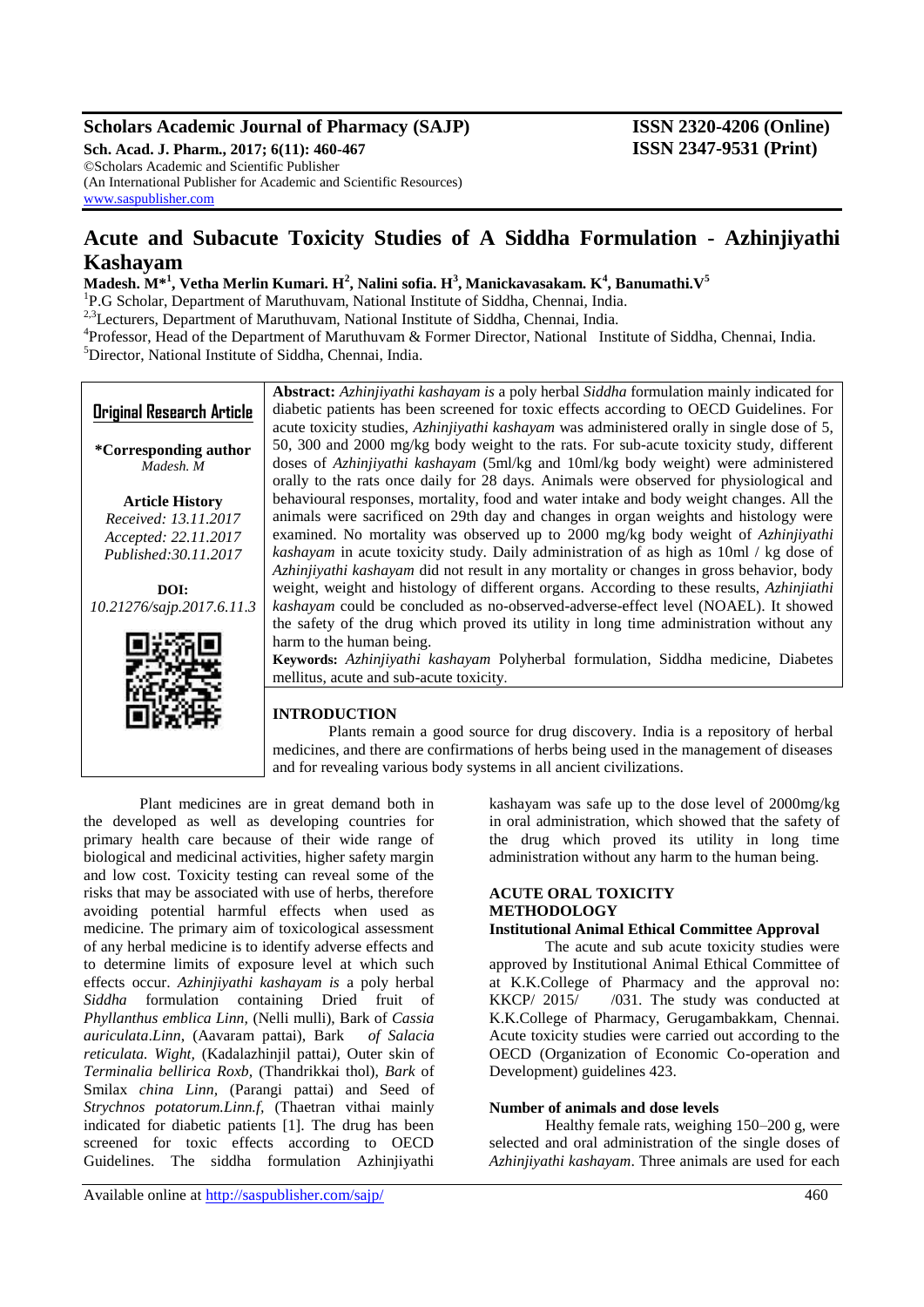step. The dose level used as the starting dose was selected from one of four fixed levels, 5, 50, 300 and 2000 mg/kg body weight. The starting dose level was most likely to produce mortality in some of the dosed animals. The available information suggests that mortality is likely at the highest starting dose level 2000mg/kg body weight, so the trial or limit test was conducted. The time interval between treatment groups is determined by the onset, duration, and severity of toxic signs.

#### **Administration of doses**

*Azhinjiyathi kashayam* was administered as a single oral dose by gavage using a feeding needle. Animals were fasted prior to dosing. They were deprived of food, but not water 12 h prior to the administration of the test substance. Following the period of fasting, the animals were weighed and then the test substance was administered. An oral (p.o) dose of 5 mg/kg, 50 mg/kg, 300 mg/kg and 2000 mg/kg was administered step by step according to the guidelines. After the substance has been administered, food was withheld for a further 3-4 hours. The principle of laboratory animal care was followed.

#### **OBSERVATIONS**

Observations were made and recorded systematically and continuously observed as per the guideline after substance administration. The general behaviours of the rats were continuously monitored individually after dosing at least once during the first 30 minutes, periodically during the first 24 hours, with special attention given during the first 4 hours and daily thereafter, for a total of 14 days. The visual observations include changes in skin and fur, eyes and mucous membranes, and also respiratory, circulatory, autonomic and central nervous systems, and somato motor activity and behavior pattern. Attention was directed to observations of tremors, convulsions, salivation, diarrhea, lethargy, sleep and coma. Finally, the number of survivors was noted after 24 h and these animals were then maintained for further 14 days and observations made daily. The toxicological effect was assessed on the basis of mortality.

| <b>Parameters observed</b> | 5mg/kg | 50mg/kg | 300mg/kg | $2000$ mg/kg |
|----------------------------|--------|---------|----------|--------------|
| Alertness                  |        |         |          |              |
| Aggressiveness             | $^{+}$ | $^{+}$  | $^{+}$   | $^{+}$       |
| Alopecia                   |        |         |          |              |
| Circling                   |        |         |          |              |
| Diarrhoea                  |        |         |          |              |
| Oedema                     |        |         |          |              |
| Touch response             | $^{+}$ | $^{+}$  | $^{+}$   | $^{+}$       |
| Grip strength              | $\, +$ | $^{+}$  |          | $^{+}$       |
| Grooming                   | $^{+}$ | $^{+}$  | $^{+}$   | $^{+}$       |
| Lacrimation                |        |         |          |              |
| Loss of writing reflex     |        |         |          |              |
| Tremors                    |        |         |          |              |
| Nasal sniffing             |        |         |          |              |
| Pile erection              |        |         |          |              |
| Hypnosis                   |        |         |          |              |
| Righting reflex            |        |         |          |              |
| Seizures                   |        |         |          |              |
| Catatonia                  |        |         |          |              |
| Mortality                  |        |         |          |              |

**Table-1: Dose finding experiment and its behavioural Signs of Toxicity**

#### **SUB ACUTE TOXICITY METHODOLOGY Randomization, Numbering and Grouping of Animals**

Sub-acute toxicity studies were carried out according to OECD 407. Ten Rats (Five Male and Five Female) in each group randomly divided into three groups for dosing up to 28 days. Animal's acclimatization period of 7 days to laboratory conditions prior to the initiation of treatment. Each

animal was fur marked with picric acid. The females were nulliporous and non-pregnant.

#### **Justification for Dose Selection**

The results of acute toxicity studies in rats indicated that Azhinjiyathi kashayam was nontoxic and no behavioural changes were observed up to the dose level of 10ml / kg body weight. The oral route was selected for use because oral route is considered to be a proposed therapeutic route.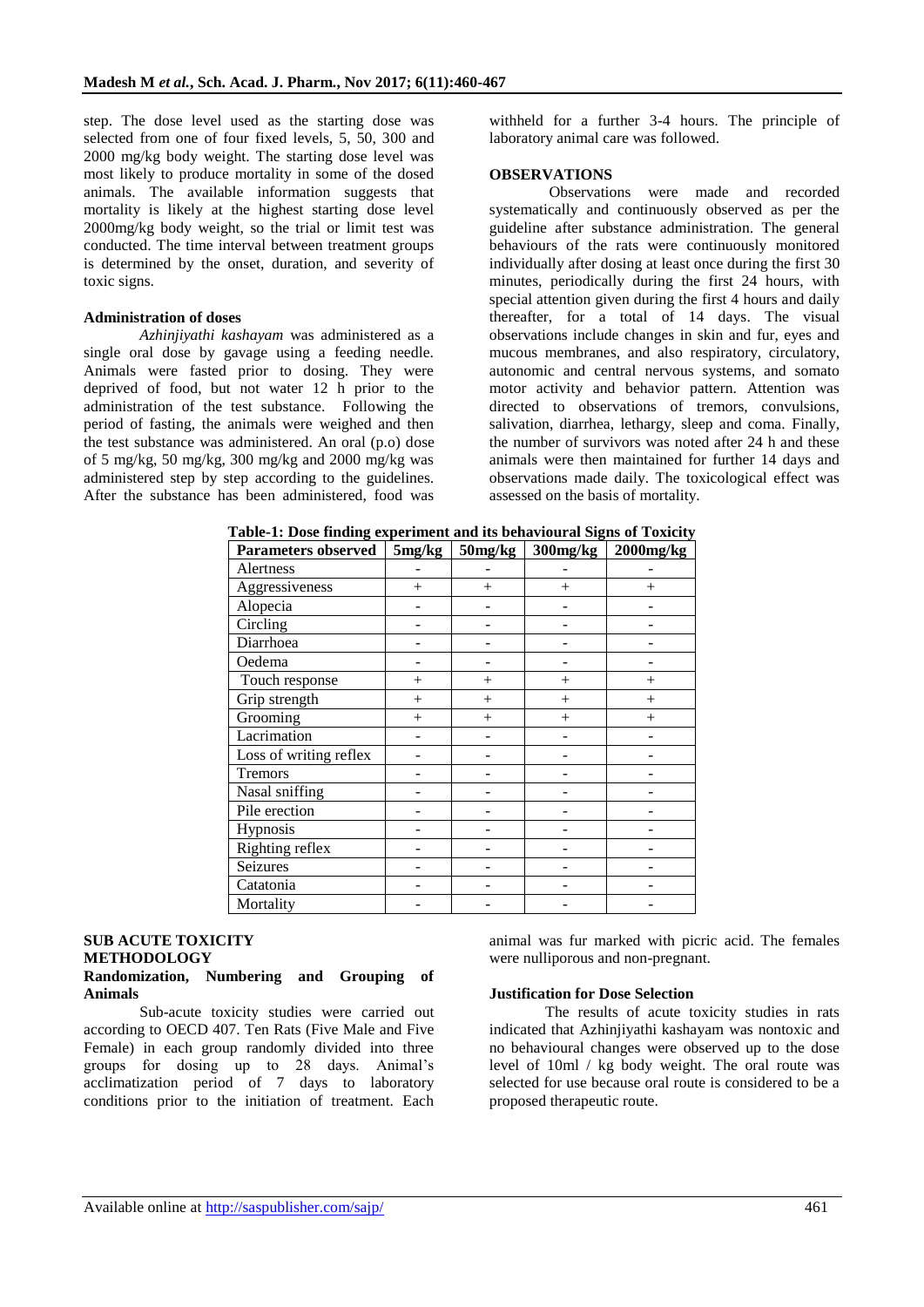| <b>Test Substance</b>     |           | Azhinjiyathikashayam                                                          |  |  |  |  |
|---------------------------|-----------|-------------------------------------------------------------------------------|--|--|--|--|
| Animal Source             |           | Animal house of King Institute of Preventive Medicine                         |  |  |  |  |
| Animals                   |           | Male and Female Wistar Albino Rats                                            |  |  |  |  |
| Age                       |           | More than 8 weeks                                                             |  |  |  |  |
| Acclimatization           |           | Seven days prior to dosing.                                                   |  |  |  |  |
| Veterinary examination    |           | Prior to and at the end of the acclimatization period.                        |  |  |  |  |
| Identification of animals |           | By cage number, animal number and individual marking on fur.                  |  |  |  |  |
| Diet                      | $\bullet$ | Pelleted feed supplied by Godrej foods Pvt Ltd, Bangalore                     |  |  |  |  |
| Water                     |           | Portable water in polypropylene bottles <i>ad libitum</i> .                   |  |  |  |  |
| Housing & Environment     |           | The animals were housed in Polypropylene cages provided with bedding of husk. |  |  |  |  |
| Housing temperature       |           | Between 20 & $24^{\circ}$ C,                                                  |  |  |  |  |
| Relative humidity         |           | Between 30% and 70%,                                                          |  |  |  |  |
| Dark and light cycle      |           | Each of 12 hours.                                                             |  |  |  |  |

#### **Preparation and administration of dose**

Azhinjiyathikashayam at two dose level 5ml/kg and 10ml/kg respectively were prepared. The test substance was freshly prepared every day for 28 days. The control animals were administered vehicle only. Administration was by oral (gavage), once daily for 28 consecutive days.

#### **OBSERVATIONS**

Experimental animals were kept under observation throughout the course of study for the following:

#### **Body Weight**

Weight of each rat was recorded on day 0 at weekly intervals throughout the course of study and at termination to calculate relative organ weights. From the data, group mean body weights and percent body weight gain were calculated. (Table -2)

#### **Food and water Consumption**

The quantity of food consumed by groups consisting of ten animals of for different doses was recorded at weekly interval. Food consumed per animal was calculated for control and the treated dose groups (Table-3 & 4).

#### **Clinical signs**

All animals were observed daily for clinical signs. The time of onset, intensity and duration of these symptoms, if any, were recorded.

#### **Mortality**

All animals were observed twice daily for mortality during entire course of study.

#### **Laboratory investigation:**

Following laboratory investigations were carried out on day 29 in animals' fasted over-night. On

29th day, the animals were fasted for approximately 18 h, then anesthetized with ether and blood samples were collected from the retro-orbital plexus into two tubes: one with EDTA for immediate analysis of haematological parameters, the other without any anticoagulant and was centrifuged at 4000 rpm at 4 °C for 10 minutes to obtain the serum. Serum was stored at 20 °C until analyzed for biochemical parameters.

#### **Haematological Investigations:**

Blood samples of control and experimental rats was analyzed for hemoglobin content, total red blood corpuscles (RBC), white blood corpuscles (WBC) count, Mean corpuscular volume (MCV) and packed cell volume (PCV). From the estimated values of RBC count (millions/mm3) and PCV (volumes percent), mean corpuscular volume (MCV) was calculated.

#### **Biochemical Investigations:**

Serum and Urine was used for the estimation of biochemical parameters. Samples of control and experimental rats were analyzed for protein, bilirubin, urea, uric acid, creatinine, triglyceride, cholesterol and glucose levels by using standard methods. Activities of glutamate oxaloacetate transaminase/ Aspartate aminotransferase (GOT/AST), glutamate pyruvate transaminase/ Alanine amino transferase (GPT/ALT) and alkaline phosphatase were estimated as per the colorimetric procedure.

#### **Necropsy:**

All the animals were sacrificed on day 29. Necropsy of all animals was carried out and the weights of the organs including liver, kidneys, adrenals, spleen, brain, heart, uterus and testes/ovaries were recorded. The relative organ weight of each animal was then calculated as follows;

Absolute organ weight (g) Relative organ weight  $=$   $\times 100$ 

Body weight of rats on sacrifice day (g)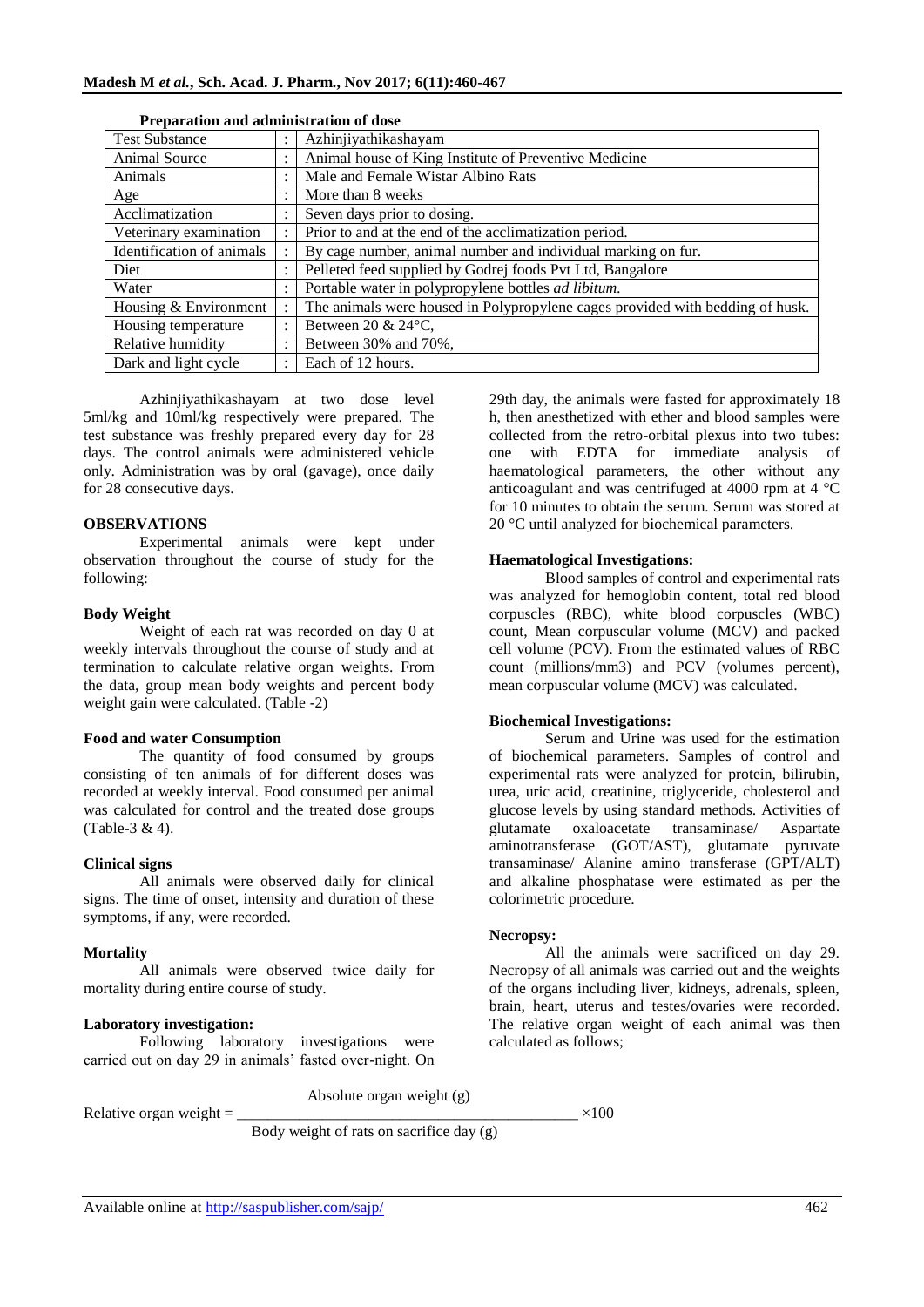#### **Histopathology**

Histopathological investigation of the vital organs was done. The organ pieces (3-5µm thick) of the highest dose level of 10ml /kg were preserved and were fixed in 10% formalin for 24 h and washed in running water for 24 h. Samples were dehydrated in an auto technical and then cleared in benzene to remove absolute alcohol. Embedding was done by passing the cleared samples through three cups containing molten paraffin at  $50^{\circ}$ C and then in a cubical block of paraffin made by the "L" moulds. It was followed by microtome and the slides were stained with Haematoxylin-eosin.

The organs included heart, kidneys, liver, spleen and pancreas of the animals were preserved they were subjected to histopathological examination.

#### **Statistical analysis**

Findings such as clinical signs of intoxication, body weight changes, food consumption, hematology and blood chemistry were subjected to One-way ANOVA Followed by dunnet't' test using a computer software programme (GraphPad Prism) [2].

#### **SUB-ACUTE TOXICITY STUDIES (REPEATED DOSE 28-DAY SUB-ACUTE ORAL TOXICITY STUDY (OECD – 407 GUIDELINES)**

|                 |                          |                          | Table-2: Siglis of toxicity in sub-active toxicity |                          |                          |                          |                          |                          |                          | $(20 \text{ days})$      |                          |                          |                          |                          |
|-----------------|--------------------------|--------------------------|----------------------------------------------------|--------------------------|--------------------------|--------------------------|--------------------------|--------------------------|--------------------------|--------------------------|--------------------------|--------------------------|--------------------------|--------------------------|
| Parameters      | Day-                     | Day-                     | Day-                                               | Day-                     | Day-                     | Day-                     | Day-                     | Day-                     | Day-                     | Day-                     | Day-                     | Day-                     | Day-                     | Day-                     |
| observed        | 2                        | 4                        | 6                                                  | 8                        | 10                       | 12                       | 14                       | 16                       | 18                       | 20                       | 22                       | 24                       | 26                       | 28                       |
| Alertness       | $\overline{\phantom{a}}$ | ÷.                       | $\overline{\phantom{m}}$                           | $\overline{\phantom{a}}$ | $\overline{\phantom{a}}$ | $\overline{\phantom{0}}$ | $\overline{\phantom{a}}$ | $\overline{\phantom{a}}$ | $\overline{\phantom{a}}$ | ÷.                       | $\overline{\phantom{a}}$ | Ξ.                       | $\overline{\phantom{a}}$ | $\overline{\phantom{a}}$ |
| Aggressiveness  | $+$                      | $+$                      | $+$                                                | $+$                      | $+$                      | $+$                      | $+$                      | $^{+}$                   | $^{+}$                   | $+$                      | $+$                      | $+$                      | $+$                      | $+$                      |
| Alopecia        | ۰                        | ۰                        | $\qquad \qquad -$                                  | $\overline{\phantom{a}}$ | $\overline{\phantom{a}}$ | $\sim$                   | $\overline{\phantom{a}}$ | $\overline{\phantom{a}}$ | $\overline{\phantom{a}}$ | $\overline{\phantom{a}}$ | $\overline{\phantom{m}}$ | ۰                        | -                        | $\overline{\phantom{a}}$ |
| Circling        | $\overline{\phantom{a}}$ | $\overline{\phantom{0}}$ | $\overline{\phantom{m}}$                           | $\overline{\phantom{a}}$ | $\overline{\phantom{a}}$ | $\sim$                   | $\overline{\phantom{a}}$ | $\overline{\phantom{a}}$ | $\overline{\phantom{a}}$ | $\overline{\phantom{a}}$ | $\overline{\phantom{m}}$ | $\overline{\phantom{0}}$ | $\overline{\phantom{a}}$ | $\overline{\phantom{a}}$ |
| Diarrhoea       | ۰                        | ۰                        | $\overline{\phantom{m}}$                           | $\overline{\phantom{a}}$ | $\overline{\phantom{a}}$ | $\sim$                   | $\overline{\phantom{a}}$ | $\overline{\phantom{a}}$ | $\overline{\phantom{a}}$ | $\overline{\phantom{a}}$ | $\overline{\phantom{a}}$ | Ξ.                       | ۰                        | $\overline{\phantom{a}}$ |
| Oedema          | $\blacksquare$           | ۰                        | $\overline{\phantom{a}}$                           | $\overline{\phantom{a}}$ | $\sim$                   | $\overline{\phantom{a}}$ | $\overline{\phantom{a}}$ | $\overline{\phantom{a}}$ | $\overline{\phantom{a}}$ | $\sim$                   | $\overline{\phantom{a}}$ | Ξ.                       | ۰                        | $\overline{\phantom{0}}$ |
| Touchresponse   | $+$                      | $^{+}$                   | $^{+}$                                             | $^{+}$                   | $+$                      | $+$                      | $^{+}$                   | $^{+}$                   | $^{+}$                   | $+$                      | $+$                      | $+$                      | $+$                      | $+$                      |
| Grip strength   | $+$                      | $^{+}$                   | $^{+}$                                             | $^{+}$                   | $^{+}$                   | $^{+}$                   | $+$                      | $+$                      | $^{+}$                   | $^{+}$                   | $^{+}$                   | $+$                      | $+$                      | $+$                      |
| Grooming        | $+$                      | $^{+}$                   | $^{+}$                                             | $^{+}$                   | $+$                      | $^{+}$                   | $^{+}$                   | $^{+}$                   | $^{+}$                   | $^{+}$                   | $+$                      | $+$                      | $+$                      | $+$                      |
| Lacrimation     | $\overline{\phantom{0}}$ | ۰                        | ٠                                                  | $\overline{\phantom{a}}$ | $\overline{\phantom{a}}$ | $\overline{\phantom{a}}$ | $\overline{\phantom{a}}$ | $\overline{\phantom{a}}$ | $\overline{\phantom{a}}$ | $\overline{\phantom{a}}$ | $\overline{\phantom{a}}$ | ۰                        | ۰                        | ۰                        |
| writing reflex  | ٠                        | ۰                        | $\overline{\phantom{a}}$                           | $\sim$                   | $\overline{\phantom{a}}$ | $\overline{\phantom{0}}$ | $\sim$                   | $\sim$                   | $\overline{\phantom{a}}$ | $\overline{\phantom{a}}$ | ۰.                       | $\equiv$                 | ۰                        | $\overline{\phantom{a}}$ |
| Tremors         | $\overline{\phantom{a}}$ | ۰                        | $\overline{\phantom{a}}$                           | $\sim$                   | $\sim$                   | $\overline{\phantom{a}}$ | $\sim$                   | $\sim$                   | $\overline{\phantom{a}}$ | $\sim$                   | $\sim$                   | $\equiv$                 | $\overline{a}$           |                          |
| Nasal sniffing  | $\overline{\phantom{0}}$ | $\overline{\phantom{0}}$ | $\overline{\phantom{0}}$                           | $\overline{\phantom{a}}$ | $\overline{\phantom{a}}$ | $\overline{\phantom{0}}$ | $\overline{\phantom{a}}$ | $\overline{\phantom{a}}$ | $\overline{\phantom{a}}$ | ٠                        | $\overline{\phantom{m}}$ | ۰                        | -                        | $\overline{\phantom{a}}$ |
| Pile erection   | ۰                        | -                        | $\qquad \qquad -$                                  | $\overline{\phantom{a}}$ | $\overline{\phantom{a}}$ | $\overline{\phantom{a}}$ | $\overline{\phantom{a}}$ | $\overline{\phantom{a}}$ | $\overline{\phantom{a}}$ | $\overline{\phantom{a}}$ | $\overline{\phantom{a}}$ | Ξ.                       | -                        | ۰                        |
| Analgesia       | ٠                        | -                        | $\qquad \qquad -$                                  | $\overline{\phantom{a}}$ | $\overline{\phantom{a}}$ | $\overline{\phantom{a}}$ | $\overline{\phantom{a}}$ | $\overline{\phantom{a}}$ | $\overline{\phantom{a}}$ | $\overline{\phantom{a}}$ | $\overline{\phantom{a}}$ | -                        | -                        | $\overline{\phantom{a}}$ |
| Righting reflex | ۰                        | ۰                        | $\overline{\phantom{a}}$                           | $\overline{\phantom{a}}$ | $\overline{\phantom{a}}$ | $\sim$                   | $\overline{\phantom{a}}$ | $\overline{\phantom{a}}$ | $\overline{\phantom{a}}$ | $\overline{\phantom{a}}$ | $\overline{\phantom{m}}$ | ۰                        | ۰                        | $\overline{\phantom{a}}$ |
| <b>Seizures</b> | $\overline{\phantom{a}}$ | ۰                        | $\overline{\phantom{a}}$                           | $\overline{\phantom{a}}$ | $\overline{\phantom{a}}$ | $\overline{\phantom{0}}$ | $\overline{\phantom{a}}$ | $\overline{\phantom{a}}$ | $\overline{\phantom{a}}$ | $\overline{\phantom{a}}$ | $\overline{\phantom{a}}$ | ۰                        | ۰                        | $\overline{\phantom{a}}$ |
| Hypnosis        | ۰                        | ۰                        | $\overline{\phantom{a}}$                           | $\overline{\phantom{a}}$ | $\overline{\phantom{a}}$ | $\overline{\phantom{0}}$ | $\sim$                   | $\sim$                   | $\overline{\phantom{a}}$ | $\overline{\phantom{a}}$ | $\sim$                   | Ξ.                       | $\equiv$                 | $\overline{a}$           |
| Mortality       |                          |                          |                                                    |                          |                          |                          |                          |                          |                          |                          |                          |                          |                          |                          |

**Table-2: Signs of toxicity in sub acute toxicity (28 days)**

| Dose $\text{m}$ /kg/day)                                                                                                      |                   | Davs              |                   |                   |                   |  |  |
|-------------------------------------------------------------------------------------------------------------------------------|-------------------|-------------------|-------------------|-------------------|-------------------|--|--|
|                                                                                                                               |                   |                   | 14                |                   | 28                |  |  |
| Control                                                                                                                       | $118.20 + 4.10$   | $116.11 \pm 2.44$ | $114.20 \pm 2.24$ | $112.16 \pm 2.26$ | $112.02 \pm 1.24$ |  |  |
| 5ml/kg                                                                                                                        | $120.26 \pm 1.04$ | $119.22 \pm 1.46$ | $120.40 \pm 1.28$ | $120.66 \pm 0.42$ | $122.04 \pm 0.26$ |  |  |
| $10m$ l/kg                                                                                                                    | $117.28 \pm 0.42$ | $118.24 \pm 1.68$ | $119.28 \pm 1.28$ | $120.49 \pm 1.66$ | $122.10 \pm 2.66$ |  |  |
| $\Omega_{\text{max}}$ are mean of a 6 enjmals $\parallel$ C E M (Dunnet's test) $\frac{k_0}{2}$ 0.05 $\frac{k_0}{2}$ 0.01 N-6 |                   |                   |                   |                   |                   |  |  |

Values are mean of a 6 animals  $\pm$  S.E.M (Dunnet's test) \*p<0.05;\*\*p<0.01.N=6

#### **Table-4: Water (ml/day) intake of albino rats exposed to Azhinjiyathi Kashayam for 28 days.**

| 20 uavs.        |                  |                  |                  |                  |                  |  |  |  |
|-----------------|------------------|------------------|------------------|------------------|------------------|--|--|--|
|                 |                  | Days(ml/rat)     |                  |                  |                  |  |  |  |
| Dose(ml/kg/day) |                  | 28<br>14         |                  |                  |                  |  |  |  |
| Control         | $44.02 \pm 1.04$ | $44.48 \pm 2.01$ | $45.66 \pm 1.23$ | $44.68 \pm 0.56$ | $45.64 \pm 0.86$ |  |  |  |
| 5ml/kg          | $48.20 \pm 0.24$ | $50.32 \pm 1.44$ | $52.32 \pm 1.24$ | $52.62 \pm 2.48$ | $54.68 \pm 1.44$ |  |  |  |
| 10ml/kg         | $49.27 \pm 1.32$ | $50.66 \pm 2.89$ | $50.89 \pm 2.42$ | $52.66 \pm 1.28$ | $52.87 \pm 0.32$ |  |  |  |
| $\sim$ $\sim$   |                  |                  | .<br>.           | .                |                  |  |  |  |

Values are mean of a 6 animals  $\pm$  S.E.M (Dunnet's test) \*p<0.05;\*\*p<0.01.N=6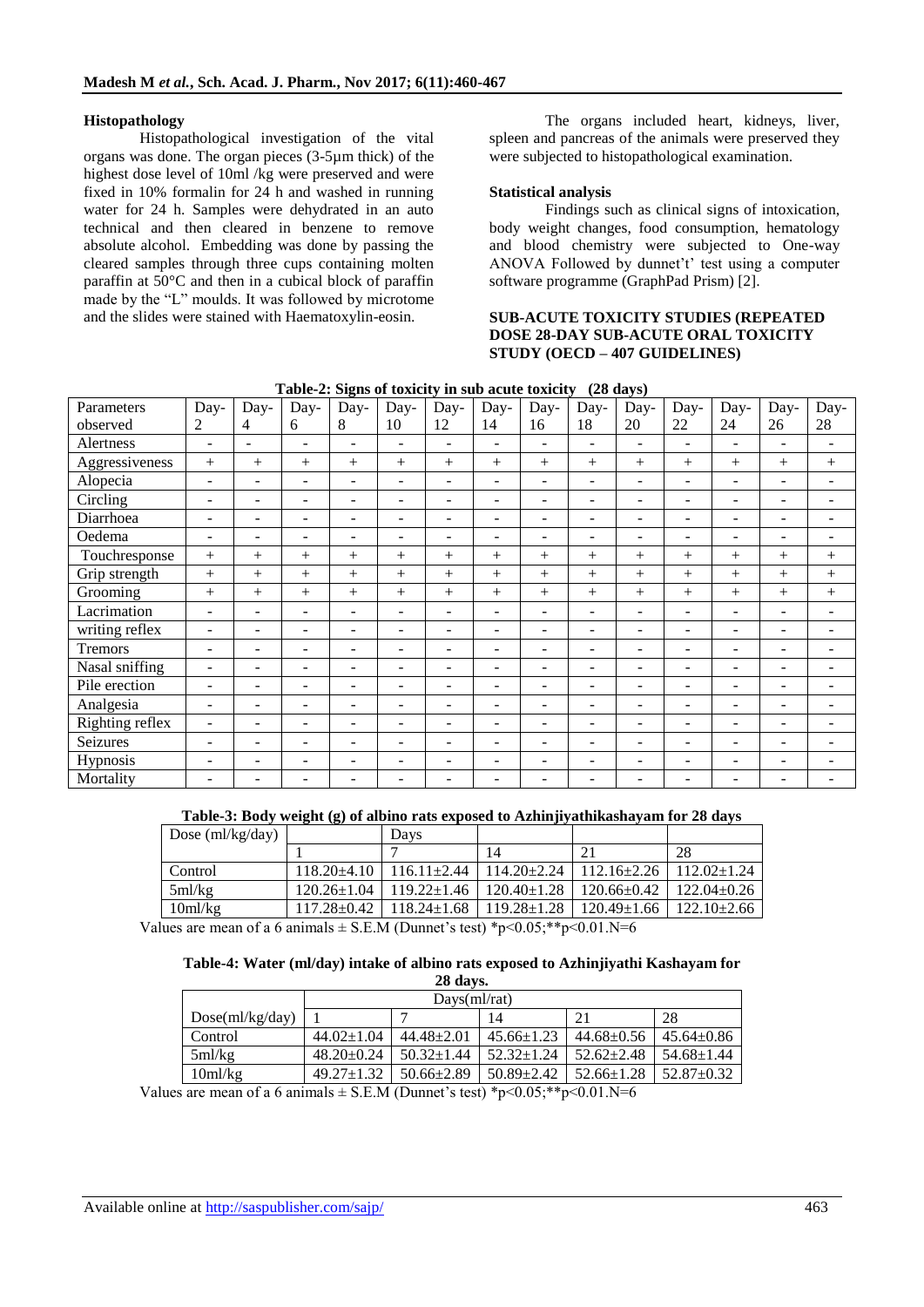| Dose $\text{m1/kg/day}$  |                  | Days (gms/rats)  |                                                                                                               |                  |                  |  |  |
|--------------------------|------------------|------------------|---------------------------------------------------------------------------------------------------------------|------------------|------------------|--|--|
|                          |                  | 28<br>14         |                                                                                                               |                  |                  |  |  |
| Control                  | $40.04 \pm 2.22$ | $40.21 \pm 1.06$ | $40.46 \pm 1.23$                                                                                              | $40.42 \pm 0.32$ | $40.23 \pm 0.44$ |  |  |
| 5ml/kg                   | $40.34 \pm 0.68$ | $41.42 \pm 0.42$ | $41.88 \pm 0.64$                                                                                              | $42.46 \pm 1.24$ | $41.44 \pm 1.06$ |  |  |
| 10ml/kg                  | $40.21 \pm 1.24$ | $40.46 \pm 2.62$ | $40.20 \pm 1.68$                                                                                              | $41.69 \pm 1.20$ | $42.46 \pm 0.46$ |  |  |
| $\overline{\phantom{a}}$ | $\sqrt{2}$       |                  | $\mathcal{L}$ , $\mathcal{L}$ , $\mathcal{L}$ , $\mathcal{L}$ , $\mathcal{L}$ , $\mathcal{L}$ , $\mathcal{L}$ | 0.0137           |                  |  |  |

#### **Table-5: Food (g/day) intake of albino rats exposed to AzhinjiyathiKashayamfor 28 days.**

Values are mean of a 6 animals  $\pm$  S.E.M (Dunnet's test)\* p<0.05;\*\*p<0.01.N=6

#### **Table-6: Hematological parameters after 28days treatment with Azhinjiyathi Kashayam in rats**

| Parameters          | Red blood cell(mm <sup>3</sup> ) | $HB(\%)$         | Leukocyte $(x10^{\circ}/m)$           | Platelets/ul     | MCV(gl)           |
|---------------------|----------------------------------|------------------|---------------------------------------|------------------|-------------------|
| Control             | $7.42 + 1.44$                    | $14.12 \pm 0.22$ | $10146 \pm 104.32$                    | $1421 \pm 20.46$ | $152.46 \pm 1.02$ |
| 5ml/kg              | $8.01 \pm 1.02$                  |                  | $15.02 \pm 0.24$   $10180 \pm 204.28$ | $1282+22.64$     | $54.23 \pm 2.40$  |
| 10 <sub>m</sub> /kg | $8.04 \pm 1.20$                  |                  | $15.24 \pm 1.04$   $10226 \pm 220.12$ | $1290 \pm 30.28$ | $56.24 \pm 2.20$  |
|                     |                                  |                  |                                       |                  |                   |

Values are mean of a 6 animals  $\pm$  S.E.M (Dunnet's test)\* p<0.05;\*\*p<0.01.N=6

| Table-7: LFT              |                    |                   |                    |  |  |  |  |
|---------------------------|--------------------|-------------------|--------------------|--|--|--|--|
| Parameters                | Control            | 5ml/kg            | 10ml/kg            |  |  |  |  |
| Total Bilirubin(mg/dl)    | $0.210 \pm 0.21$   | $0.212 \pm 0.11$  | $0.214 \pm 0.26$   |  |  |  |  |
| Bilirubin direct(mg/dl)   | $0.1 \pm 0.02$     | $0.1 \pm 0.02$    | $0.1 \pm 0.04$     |  |  |  |  |
| Bilirubin indirect(mg/dl) | $0.1 \pm 00$       | $0.1 \pm 00$      | $0.1 \pm 00$       |  |  |  |  |
| ALP(U/L)                  | $380.01 \pm 10,20$ | 362.20±12.21      | $350.22 \pm 12.68$ |  |  |  |  |
| SGOT(U/L)                 | $160.02 \pm 1.04$  | $156.43 \pm 1.06$ | 154.20±1.04        |  |  |  |  |
| SGPT(U/L)                 | $40.20 \pm 0.12$   | $42.22 + 0.26$    | $44.20 + 0.04$     |  |  |  |  |
| Total protein $(g/dl)$    | $10.20 \pm 0.86$   | $9.48 \pm 0.46$   | $9.22 + 1.20$      |  |  |  |  |
| Albumin $(g/dl)$          | $3.09 \pm 0.02$    | $3.10\pm0.06$     | $3.12 \pm 0.10$    |  |  |  |  |
| Globalin(g/dl)            | $6.02 \pm 0.26$    | $5.84 \pm 0.20$   | $5.28 \pm 0.40$    |  |  |  |  |

Values are mean of a 6 animals  $\pm$  S.E.M (Dunnet's test)\* p<0.05;\*\*p<0.01.N=6

| Table-8: RFT      |                  |                  |                    |  |  |  |
|-------------------|------------------|------------------|--------------------|--|--|--|
| <b>Parameters</b> | <b>Control</b>   | 5ml/kg           | $10 \text{ ml/kg}$ |  |  |  |
| Urea(mg/dl)       | $54.18 \pm 1.46$ | $52.24 \pm 1.60$ | $52.32 \pm 1.20$   |  |  |  |
| Creatinine(mg/dl) | $0.72 \pm 0.01$  | $0.74 \pm 0.02$  | $0.74 \pm 0.04$    |  |  |  |
| Uric acid(mg/dl)  | $1.4 \pm 0.02$   | $1.4 \pm 0.02$   | $1.6 \pm 0.04$     |  |  |  |
| Na m.mol          | $130.1 \pm 5.26$ | $132.1 + 5.02$   | $136.10 \pm 5.23$  |  |  |  |
| K m.mol           | $18.10 \pm 1.20$ | $18.24 \pm 1.22$ | $19.10 \pm 1.07$   |  |  |  |
| Clm.mol           | 98.06±1.89       | $99.12 + 2.02$   | $100.80 \pm 1.20$  |  |  |  |

Values are mean of a 6 animals  $\pm$  S.E.M (Dunnet's test) \*p<0.05;\*\*p<0.01.N=6

| <b>Table-9: Urine Analysis</b> |               |                 |                     |  |  |  |  |
|--------------------------------|---------------|-----------------|---------------------|--|--|--|--|
| <b>Parameters</b>              | Control       | 5ml/kg          | 10 <sub>m</sub> /kg |  |  |  |  |
| <b>Transparency</b>            | Clear         | Slightly turbid | Slightly turbid     |  |  |  |  |
| <b>Specific gravity</b>        | 1.010         | 1.010           | 1.010               |  |  |  |  |
| <b>PH</b>                      | >7.0          | >7.4            | >7.4                |  |  |  |  |
| <b>Protein</b>                 | Nil           | $2+$            | $2+$                |  |  |  |  |
| <b>Glucose</b>                 | Nil           | Nil             | N <sub>i</sub>      |  |  |  |  |
| <b>Bilirubin</b>               | -ve           | -ve             | -ve                 |  |  |  |  |
| <b>Ketones</b>                 | -ve           | -ve             | -ve                 |  |  |  |  |
| Blood                          | Absent        | Absent          | Absent              |  |  |  |  |
| Urobilinogen                   | Normal        | Abnormal        | Abnormal            |  |  |  |  |
| Pus cells                      | 0-cells/HPF   | 0-cells/HPF     | 1-cells/HPF         |  |  |  |  |
| <b>RBC</b>                     | Nil           | Nil             | 1-cells/HPF         |  |  |  |  |
| <b>Epithelial cells</b>        | Nil           | 1-cells/HPF     | Nil                 |  |  |  |  |
| <b>Crystals</b>                | Ni1           | Nil             | N <sub>i</sub>      |  |  |  |  |
| Casts                          | Ni1           | Nil             | N <sub>i</sub>      |  |  |  |  |
| <b>Others</b>                  | Bacteria seen | Bacteria seen   | Bacteria seen       |  |  |  |  |
| Colour                         | Yellow        | Yellow          | Yellow              |  |  |  |  |

Values are mean of a 6 animals  $\pm$  S.E.M (Dunnet's test)\* p<0.05;\*\*p<0.01.N=6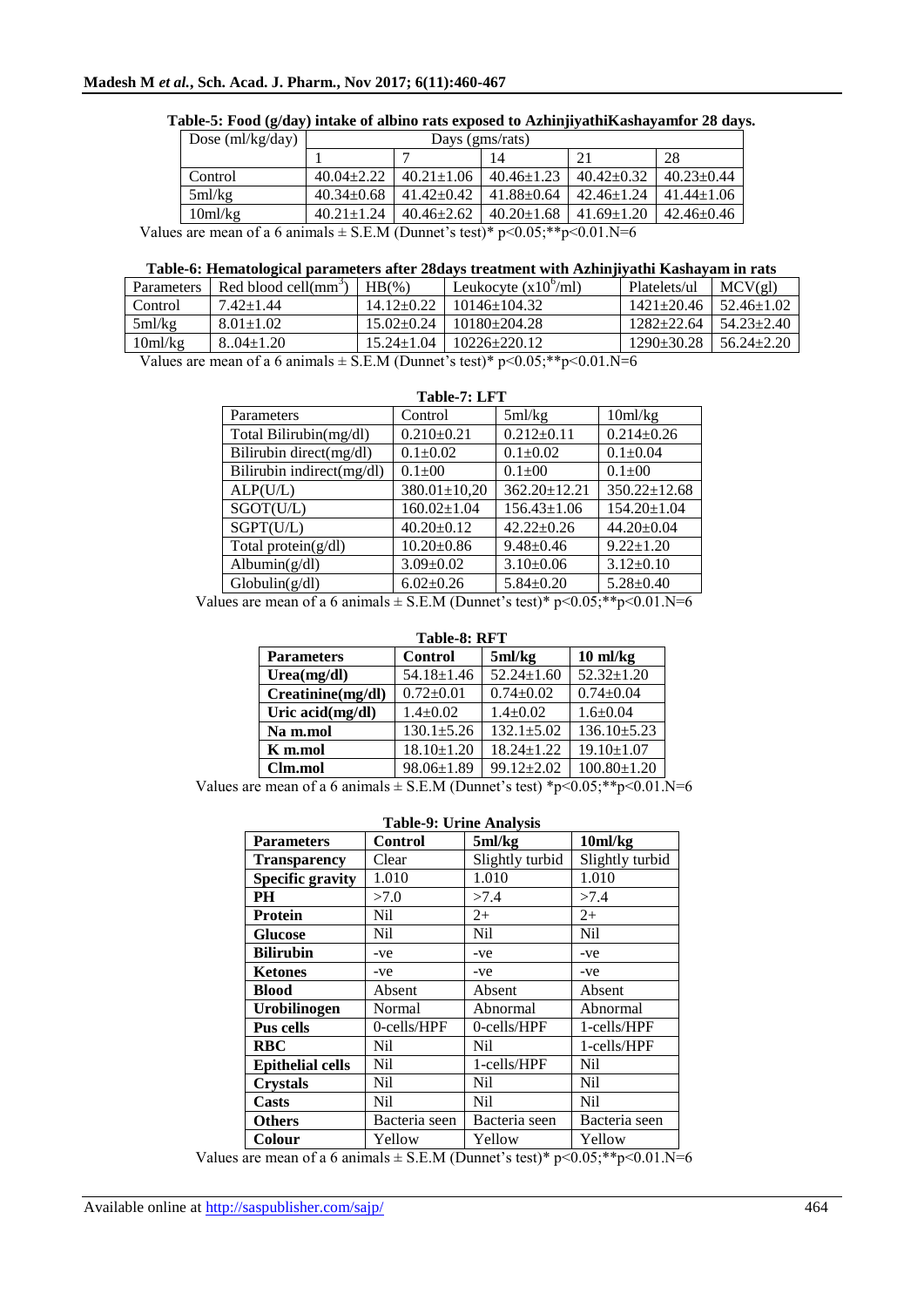| Table-To, Eipid I Toine   |                   |                  |                     |  |  |  |
|---------------------------|-------------------|------------------|---------------------|--|--|--|
| <b>Parameters</b>         | <b>Control</b>    | 5ml/kg           | 10 <sub>m</sub> /kg |  |  |  |
| Total cholesterol (mg/kg) | $35.30 \pm 1.47$  | $36.68 \pm 1.40$ | $36.20 \pm 1.40$    |  |  |  |
| HDL(mg/dl)                | $12.08 \pm 1.42$  | $12.24 + 1.22$   | $12.98 \pm 1.20$    |  |  |  |
| LDL(mg/dl)                | 38.20±1.24        | $40.44 \pm 1.82$ | $40.42 \pm 1.28$    |  |  |  |
| $VLDL$ (mg/dl)            | $15.82 + 1.22$    | $15.64 \pm 1.46$ | $15.20 \pm 1.20$    |  |  |  |
| Triglycerides(mg/kg)      | $78.14 \pm 1.04$  | $80.12 \pm 1.68$ | $80.24 + 2.10$      |  |  |  |
| TC/HDL ratio (g/dl)       | $2.46 \pm 0.12$   | $3.42 \pm 1.23$  | $3.20 \pm 0.12$     |  |  |  |
| Blood glucose (mg/dl)     | $124.22 \pm 1.04$ | 124.40±1.22      | $124.02 \pm 1.12$   |  |  |  |

## **Table-10: Lipid Profile**

Values are mean of a 6 animals  $\pm$  S.E.M (Dunnet's test) \*p<0.05;\*\*p<0.01.N=6

## **Table-11: Effect of oral administration of a AzhinjiyathiKashayam on organ weight**

| Organs                        | <b>Control</b>  | 5ml/kg          | 10 <sub>m</sub> /kg |
|-------------------------------|-----------------|-----------------|---------------------|
| Liver(g)                      | $4.48 \pm 0.22$ | $4.52 \pm 0.46$ | $4.60 \pm 0.28$     |
| Heart $(g)$                   | $0.40 \pm 0.01$ | $0.41 \pm 0.02$ | $0.42 \pm 0.04$     |
| Lung(g)                       | $1.30 \pm 0.24$ | $1.30 \pm 0.68$ | $1.30 \pm 0.88$     |
| Spleen $(g)$                  | $0.48 \pm 0.16$ | $0.50 \pm 0.18$ | $0.52+0.22$         |
| Ovary $(g)$                   | $1.48 \pm 0.04$ | $1.50 \pm 0.04$ | $1.52+0.04$         |
| Testes(g)                     | $1.20 \pm 0.13$ | $1.22+0.22$     | $1.22 \pm 0.28$     |
| $\text{Brain}(g)$             | $1.36 \pm 0.22$ | $1.38 \pm 0.24$ | $1.40 \pm 0.26$     |
| $\mathbf{Kidney}(\mathbf{g})$ | $0.60 \pm 0.04$ | $0.62 \pm 0.04$ | $0.64 \pm 0.04$     |
| Stomach(g)                    | $1.34 \pm 0.12$ | $1.36 \pm 0.12$ | $1.38 \pm 0.14$     |

Values are mean of a 6 animals  $\pm$  S.E.M (Dunnet's test) \*p<0.05;\*\*p<0.01.N=6

### **HISTOPATHOLOGY OF VITAL ORGANS**

# **Heart Control Low dose High dose** Section of ventricle Section of ventricle Section of ventricle Normal Cardiomyocytes Normal Cardiomyocytes Normal Cardiomyocytes **Kidney Control (**Section of Cortex) **Low dose (**Section of Cortex) **High dose** (Section of Cortex) Normocellular glomeruli Normocellular glomeruli Normocellular glomeruli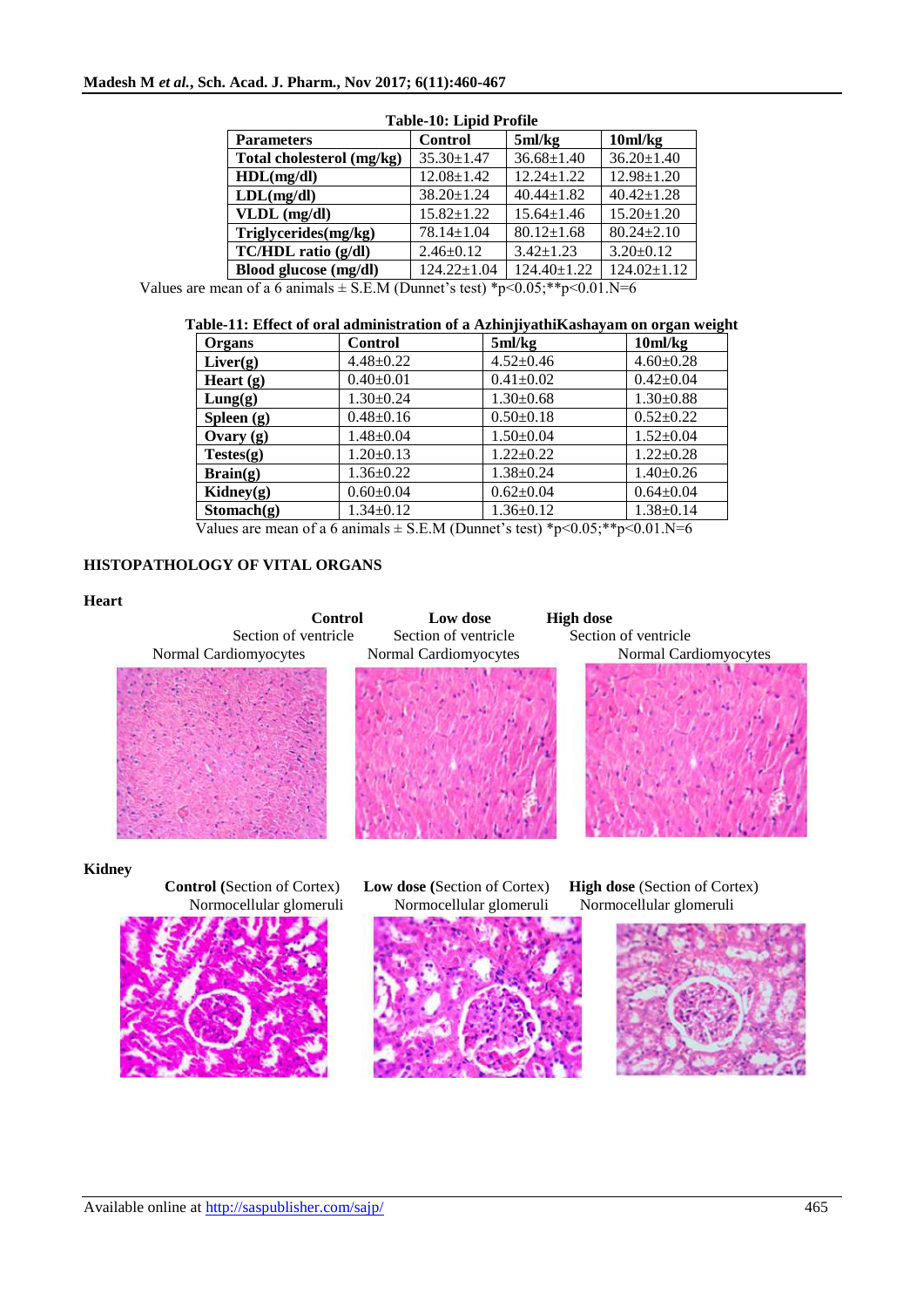

#### **RESULTS**

All animals from control and all the treated dose groups survived throughout the dosing period of 28 days. The results for body weight determination of animals from control and different dose groups show comparable body weight gain throughout the dosing period of 28 days. During dosing period, the quantity of food and water consumed by animals from different dose groups was found to be comparable and normal with that by control animals.

The results of hematological investigations conducted on day  $29<sup>th</sup>$  day revealed no significant changes in the hematological values when compared with those of respective controls. This gave clear justification that bone marrow and spleen were not influenced by *Azhinjiyathi kashayam* [3].

The clinical biochemistry analysis was done to evaluate the possible alterations in hepatic and renal functions influenced by the test drug [4].

Results of Biochemical investigations conducted on days 29 and recorded in revealed the no significant changes in the values of different parameters studied when compared with those of respective controls; Urea, SGOT,SGPT, Bilirubin were within the limits.

The other cardio vascular risk markers were also within normal ensured that *Azhinjiyathi kashayam* did not influence the Cardio vascular system.

Group Mean Relative Organ Weights are recorded Comparison of organ weights of treated animals with respective control animals on day 29 was found to be comparable with respective control group. Gross pathological examination of animals in control as well as the treated groups did not reveal any abnormalities.

The vital organs such as liver, heart, kidneys, and lungs were removed from the test groups at the end of the study and carefully observed macroscopically to find any observable gross lesions compared with the control group and did not reveal any abnormal macroscopic changes. Gross pathological investigation was carried out and histopathology of vital organ reveled normal histological appearance when compared with the control.

#### **CONCLUSION**

The acute toxicity result shows no mortality up to dose level of 2000mg/kg. The normal behavioural changes were observed. In first four hours and no mortality was reported after 14 days observation. Hence the test drug Azhinjiyathi kashayam is a safe up to the dose level of 2000mg/kg in oral administration.According to these results, *Azhinjiathi kashayam* could be concluded as no-observed-adverseeffect level (NOAEL). It showed the safety of the drug which proved its utility in long time administration without any harm to the human being.

#### **REFERENCES**

1. Mega nivaarana bothini ennum Neerizhivu Maruthuvam,Hachim p.m.Abdhulla sayab, First edition june-1998,page no:156